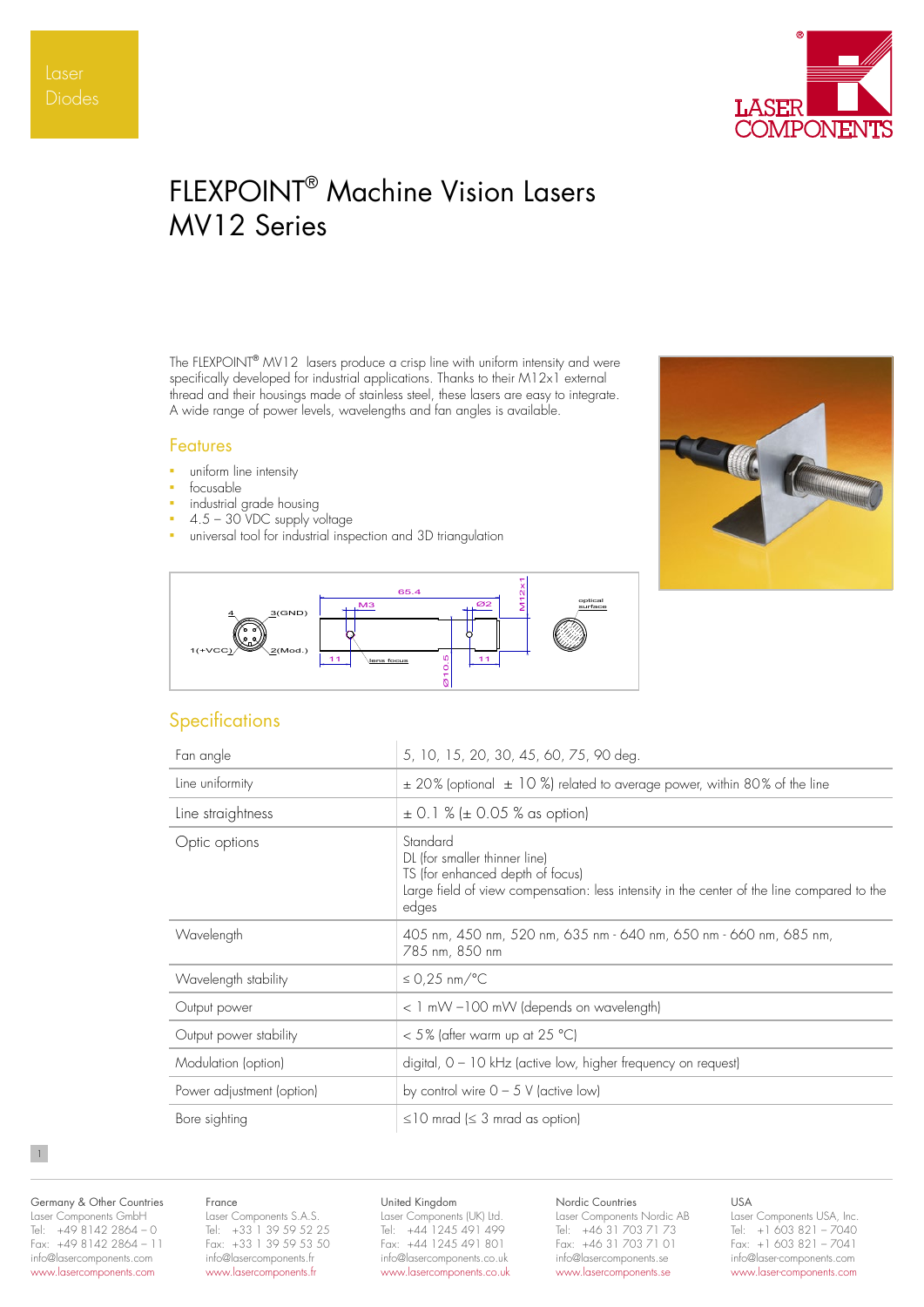

# **Specifications**

| Pointing stability              | $10 \mu$ rad/ $\degree$ C                                                                                                                        |
|---------------------------------|--------------------------------------------------------------------------------------------------------------------------------------------------|
| Focus                           | adjustable by Allen key                                                                                                                          |
| Operating voltage               | 4.5 - 30 VDC (reverse voltage protection), 10 - 30 VDC for 405/450/520 nm                                                                        |
| Current consumption             | $< 200$ mA @ 5 VDC                                                                                                                               |
| Operating temperature (housing) | -20 to +50 °C (depends on wavelength)                                                                                                            |
| Storage temperature             | $-20$ to $+60$ °C                                                                                                                                |
| Housing material                | stainless steel, potential free                                                                                                                  |
| Housing dimensions              | $\leq 67$ mm, $\varnothing$ M12x1                                                                                                                |
| Connector                       | M12 sensor connector (2 m cable as option)<br>pin definition:<br>$1.4$ VCC<br>2. modulation (option)<br>$3.$ GND<br>4. adjustable power (option) |

# Ordering Code FLEXPOINT® MV12 Series



# Standard Lasers

| FP-MV 1 2-660-100-30-F | (660 nm, 100 mW, 30° fan angle, focusable) |
|------------------------|--------------------------------------------|
| FP-MV12-660-50-90-F    | (660 nm, 50 mW, 90° fan angle, focusable)  |
| FP-MV 1 2-660-50-45-F  | (660 nm, 50 mW, 45° fan angle, focusable)  |
| FP-MV12-660-30-20-F    | (660 nm, 30 mW, 20° fan angle, focusable)  |
| FP-MV12-660-10-15-F    | (660 nm, 10 mW, 15° fan angle, focusable)  |
| FP-MV12-785-50-20-F    | (785 nm, 50 mW, 20° fan angle, focusable)  |

Any other configuration (wavelength / output power / fan angle) available.

Germany & Other Countries Laser Components GmbH Tel: +49 8142 2864 – 0 Fax: +49 8142 2864 – 11 info@lasercomponents.com www.lasercomponents.com

# France

Laser Components S.A.S. Tel: +33 1 39 59 52 25 Fax: +33 1 39 59 53 50 info@lasercomponents.fr www.lasercomponents.fr

## United Kingdom

Laser Components (UK) Ltd. Tel: +44 1245 491 499 Fax: +44 1245 491 801 info@lasercomponents.co.uk www.lasercomponents.co.uk Nordic Countries

Laser Components Nordic AB Tel: +46 31 703 71 73 Fax: +46 31 703 71 01 info@lasercomponents.se www.lasercomponents.se

USA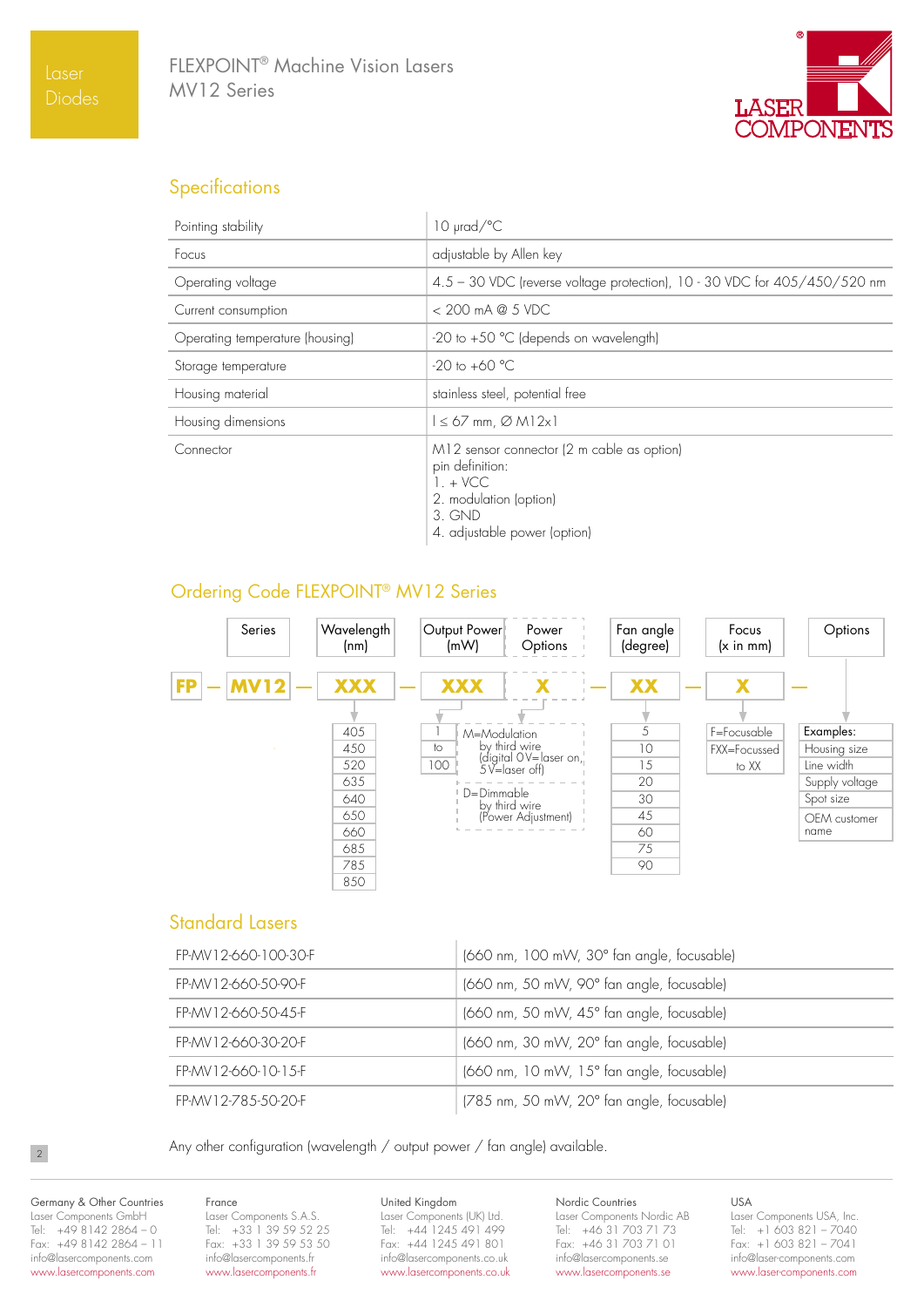

The following figures show the typical minimum line width (at  $1/e<sup>2</sup>$ ) and the typical focal depth that can be achieved with FLEXPOINT<sup>®</sup> MV12 lasers at different distances. The depth of focus is defined as the range in which the minimum line width increases by factor √2. Line lasers of the MV12 series can be focused between 50 mm and infinity. Alternatively it is possible to set the working distance to a fixed value during production.







### 3

#### Germany & Other Countries Laser Components GmbH Tel: +49 8142 2864 – 0 Fax: +49 8142 2864 - 11 info@lasercomponents.com www.lasercomponents.com

#### France

Laser Components S.A.S. Tel: +33 1 39 59 52 25 Fax: +33 1 39 59 53 50 info@lasercomponents.fr www.lasercomponents.fr

#### United Kingdom

Laser Components (UK) Ltd. Tel: +44 1245 491 499 Fax: +44 1245 491 801 info@lasercomponents.co.uk www.lasercomponents.co.uk

#### Nordic Countries

Laser Components Nordic AB Tel: +46 31 703 71 73 Fax: +46 31 703 71 01 info@lasercomponents.se www.lasercomponents.se

# USA